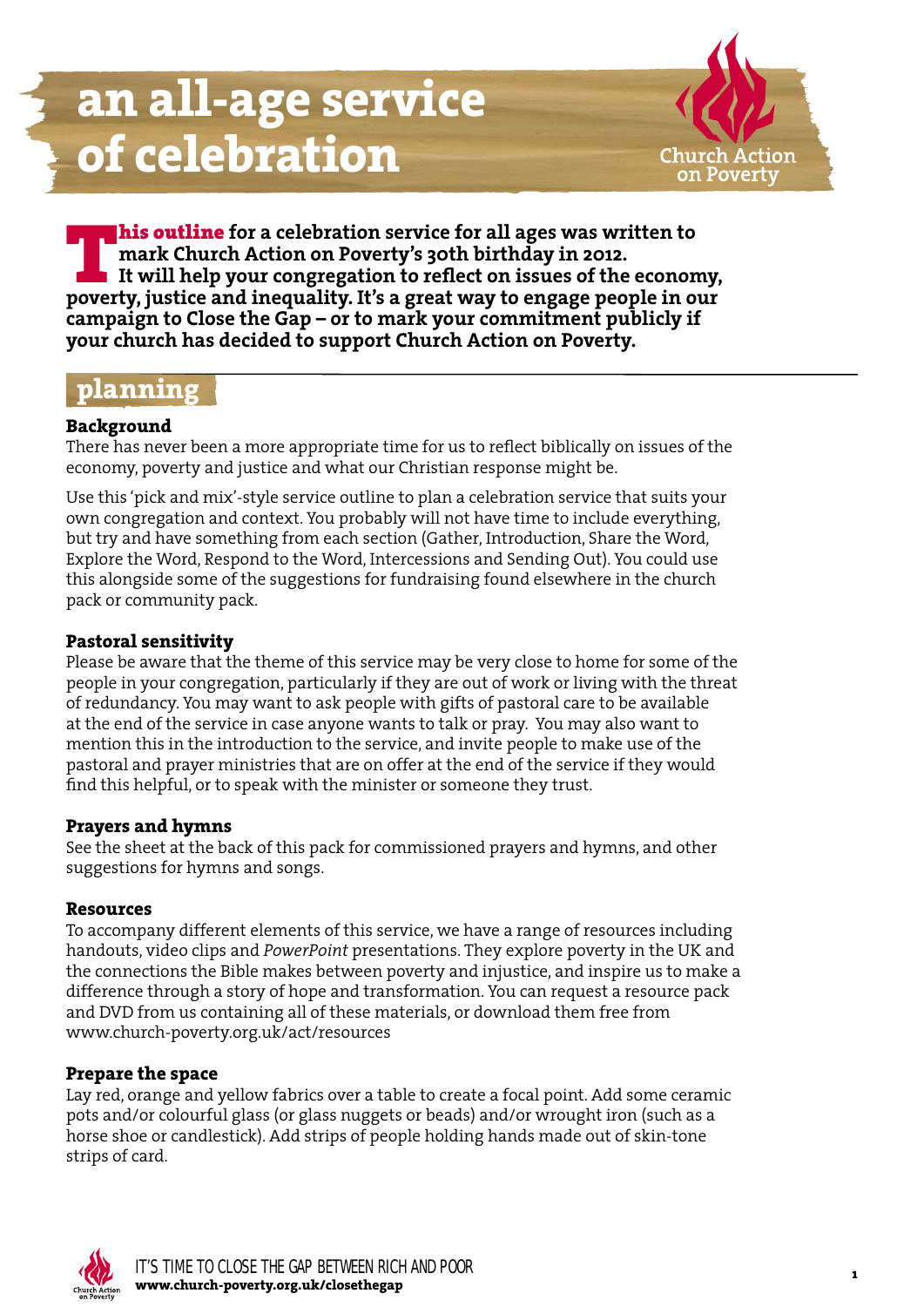### **Mime or dance**

If you are using the mime for the Exodus reading, you will need at least five volunteers. Choose some suitable music, and practise using the space and timing the mime to the music in advance. The volunteer who is the burning bush needs to be dressed in brown or grey, and needs some red, orange and yellow scarves, ribbons or strips of fabric to hold.

#### **Dramatic reading with images**

If you are using the dramatised reading, you will need two volunteers, a Bible, and to work out where they will stand or sit.

#### **Give, act, pray**

Resources for these activities are available from www.church-poverty.org.uk/act/ resources or from your church resource pack.

Candle making and decorating supplies are available from most children's craft shops or from www.bakerross.co.uk or www.yellowmoon.org.uk

## **gather**

### **Gathering words**

Our church has chosen to support the work of Church Action on Poverty. So we pause today to reflect on our economic system, and what the Bible says about poverty and the gap between rich and poor. And we celebrate that through Christ we are called to share good news with the poor and become partners of hope and transformation.

**Call to worship** (you could use 'Call from the burning bush' from the hymns and prayers section)

**Hymn** (You could use 'Dare to Dream' from the hymns and prayers section)

## **introduction**

**You will need:** the 'Poverty in the UK' quiz (see 'Planning'.)

- Either project the *PowerPoint* version of the quiz questions and multiple-choice answers, or read them out.
- After each question, invite everyone to vote for an answer by raising their hand when you say "A", "B", etc. Keep the quiz light and fun.
- Ask someone to keep a note of the answer with the largest number of votes (do this quickly by estimating rather than counting so as not to interrupt the flow of the quiz).
- After everyone has voted, give the answer and any additional information, and ask the vote counter to 'mark' how the congregation has done.
- At the end of the quiz, get the vote counter to reflect back how well the congregation did.
- Use this to introduce the theme of the service, focusing on poverty in the UK, the biblical call to be the good news to the poor, and how we might respond.

**Opening prayer** (choose one from the hymns and prayers section at the back of this outline)

## **share the word**

**Readings:** Exodus 3:1–17, Luke 4:16–21

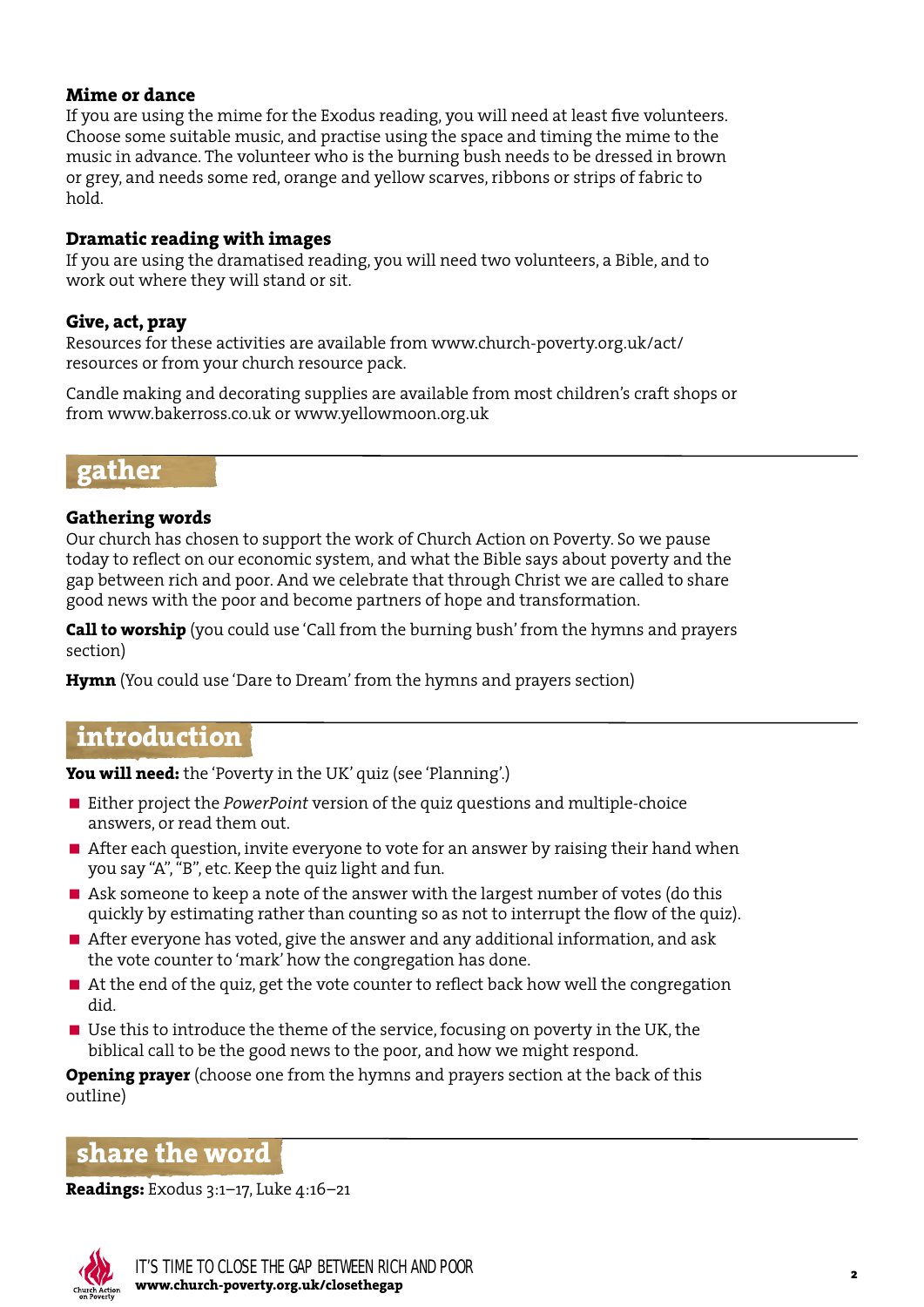Here are some ideas for presentation. It may be helpful to use a translation such as *The Message* or *The Poverty and Justice Bible*.

#### **Exodus 3:1–17**

Present this as a mime either with or without music, so that no words are spoken. You will need at least five volunteers who will need to practice first. The person who plays the role of the burning bush needs to be dressed in browns or greys and hold scarves or ribbons made of red, orange and yellow lightweight fabrics.

- $\blacksquare$  The bush stands in a tree-like posture at the front or centre of the worship space with the coloured scarves hidden from view. The people stand still in a group a little off to one side.
- Moses walks around the congregation in a nonchalant way, slowly making his way towards the bush.
- As Moses reaches the bush, the bush picks up the flame-coloured scarves and starts to wave them.
- Moses looks this way and that around the tree, trying to work out why it is burning.
- Moses then puts his hands over his ears, leaps back and hurriedly takes his shoes off, and then hides his face behind his hands.
- The bush, draping the scarves around their shoulders, reaches towards the sky with one hand and then cups one hand behind their ear, before pointing towards three or more figures who are off to one side.
- When the bush points at them they each strike up a different still-life pose to indicate oppression, eg one with hands crossed above the head to indicate imprisonment, one bowed over with their head in their hands, one crouched down with both hands upwards as if trying to push up a heavy load, one with hands held protectively across the face and body.
- Moses looks up at God (the burning bush) and follows their pointing arm to the suffering people, and then slowly moves towards the people and one by one lifts them up, comforts them and then joins their hands together and leads them around to hold hands with the bush.
- End with everyone holding hands in a semi-circle looking out at the congregation, and the person on each end reaching out to the congregation as the bush speaks the words: "This is the word of the Lord" and the actors respond "Thanks be to God".

## **Luke 4:16–21**

Present this as a reading for two voices, with the narrator standing slightly off to one side and Jesus sitting in the congregation. As the narrator begins to read verses 16–17, Jesus moves to the front (to a lectern or pulpit if you have one). As Jesus reaches the front the narrator hands a Bible to him or her. Jesus opens the Bible and reads verses 18–19, closes the Bible, hands it back to the narrator and goes and sits down in the congregation again. The narrator reads verse 20. Jesus, from his/her seat in the congregation, says the quotation from verse 21.

You could also project suitable images during the reading. A slideshow is available (see 'Planning'), which includes the following images:

- The Spirit of the Lord is upon me ... *flames*
- ... to tell the good news to the poor... *protesters*
- ... to announce freedom for prisoners... *bird in flight*
- ... to give sight to the blind... *an eye*
- ... to free everyone who suffers... *chains*
- ... This is the year the Lord has chosen... *birthday candles*

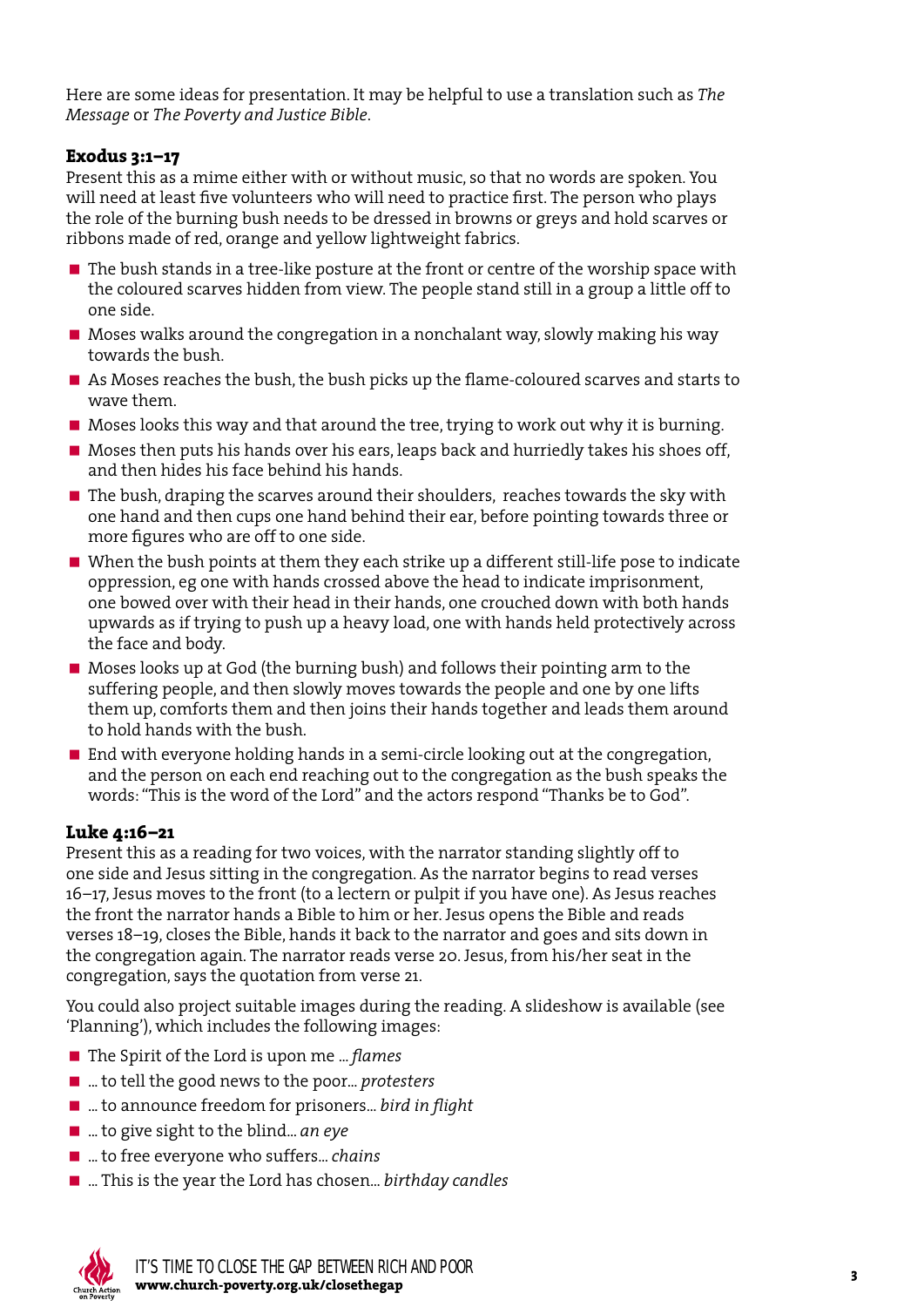# **explore the word**

You may want to show the Kindle a Flame DVD (see Planning) then think about the story told in relation to the biblical readings.

In **Exodus** God grabs Moses' attention by speaking out of the flames of a burning bush. But God's words are words of justice and bring to mind the suffering of people everywhere – and never more so than here and now, in many of our poorer communities across the UK. "I have seen how my people are suffering and have heard their cry ... I will lead them out of their troubles". God's promise is of an end to suffering and the possibility of hope and transformation. But God chooses to work through humanity, and sends Moses to work for justice and to lead the people out of slavery. But Moses (and we) do not have to go it alone. God promises to work in partnership with Moses and with us to bring about change and transformation. "I will be with you".

In **Luke** we have the story of the beginning of Jesus' public ministry, known by many as his manifesto of justice and peace. "I have come to bring good news to the poor" directly echoes the story of Moses' encounter with God in the flames of the burning bush, but here it is the Spirit of God, often imaged as tongues of fire that marks the transformative point of Jesus' ministry. Jesus does not say I have come to bring good news. He has come to bring *and to be* good news *for the poor*. It is God's Spirit in Jesus that brings hope and transformation to the poor and the oppressed. This is the good news for the poor we are called to live and to be and to proclaim, as followers of Christ.

We are all aware of our economic system and the impact it has on our lives, but do not always stop to reflect on whether the system is fair or not. It is easy to get caught up in our own worries and concerns, and be tempted to rein in our giving as individuals and churches to make sure that we look after our own. But in the UK, the gap between rich and poor is now greater than at any time in the last 40 years, and over 20% of people in the UK live in poverty. It is time to hear again the words of God's Spirit spoken from the burning bush, calling us to wake up, take notice and to be good news to the poor. It is time to kindle a flame and to become partners with God and one another in living lives of hope and transformation.

Take a moment to look at the objects on the table.

Iron forged out of tongues of fire.

Beautiful glass shaped by searing heat.

Pottery baked in a blazing furnace.

Transformation is possible and beautiful.

But it can also be painful and costly.

Are we willing to allow God to transform us,

So that through us God's world might be transformed?

Reflect on the poem, written by Ruth Harvey, which imagines her daughters as her burning bush and speaks of the inner transformation God seeks in us (see the prayers and hymns resource sheet).

The poem speaks of inner transformation inspired by a mother's love of her children, imaged here as the burning bush. Could God also speak to us from the experience of the poor and the marginalised? Could these voices from the margins be imaged as the burning bush who calls us to the inner transformation by which we are empowered to live God's justice in the world?

In the story from Exodus, Moses' life is transformed by his encounter with God in flames of fire, as he is forged into the leader that will face down a pharaoh and journey with a people away from a life of oppression and injustice. And in Luke's gospel it is the power of the Spirit which shapes Jesus' ministry to the poor and the socially excluded. And it is

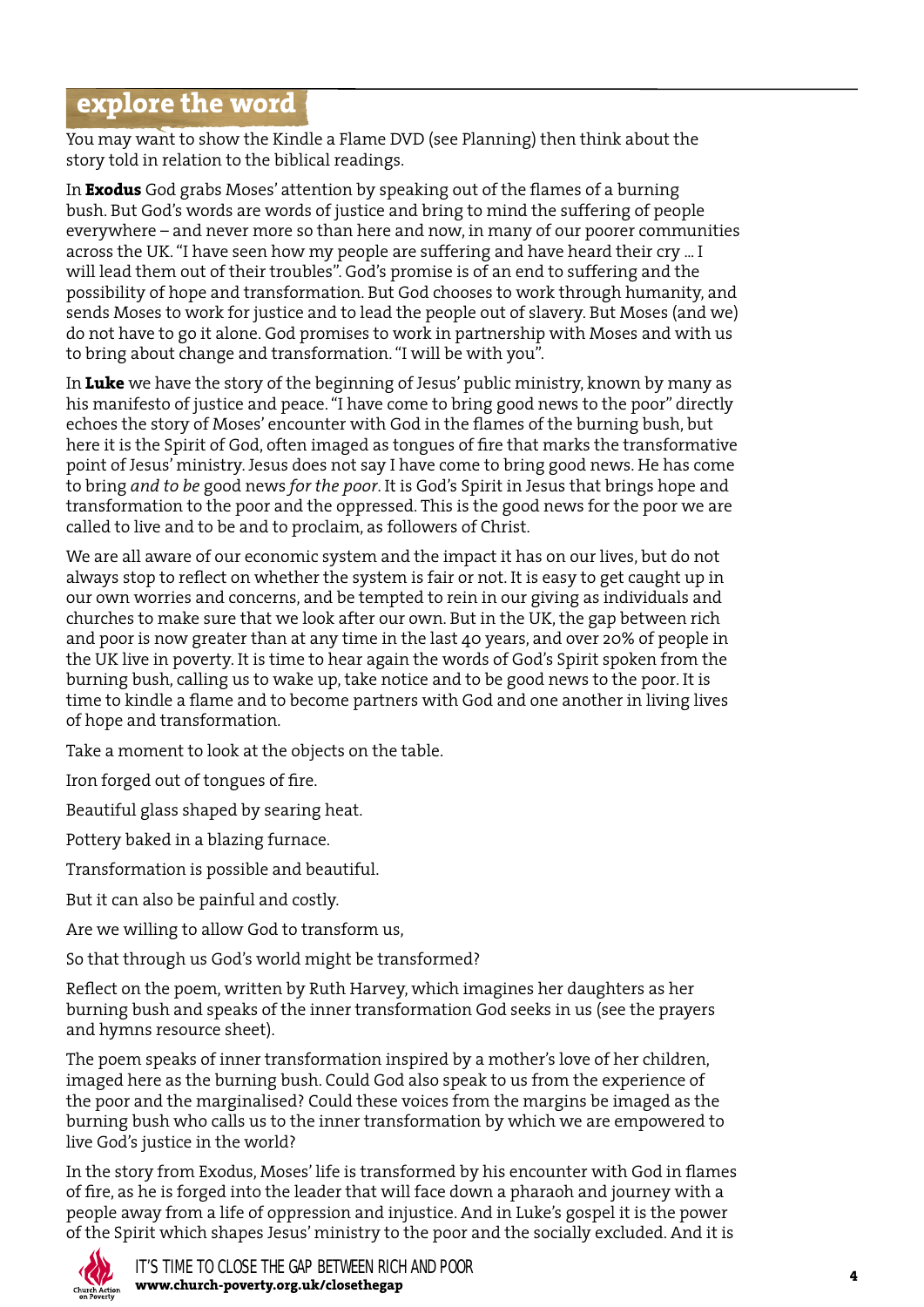the same Spirit which works in our hearts to transform our lives and fire us with God's passion for justice, bringing hope and good news to the poor.

# **respond to the word**

Church Action on Poverty invites churches to become **Partners** by committing to hold a service on the theme of poverty and hold a fundraising event for Church Action on Poverty each year.

As individuals you may want to respond by signing up online to receive newsletters and email updates on how you can Give, Act and Pray. See www.church-poverty.org. uk/closethegap

**Give** – invites you to raise money to support grassroots work in deprived communities and to campaign nationally on issues of poverty and justice.

**Act** – invites you to take part in actions that will raise awareness of issues and lobby MPs and national policy-makers to work for a more just society.

**Pray** – invites you to consider how your journey of faith responds to God's call for justice for the poor, and asks to you pray for people who experience poverty and those who make decisions that affect the lives of those in our poorest communities.

### **Give**

- Take up a collection to donate to Church Action on Poverty.
- Invite everyone to take a Church Action on Poverty leaflet home and think about giving regularly and pledging to Give, Act and Pray.
- Invite people to stay for coffee after the service, and hold a cake stall to raise money.
- Make gingerbread biscuits in circle shapes and decorate them with tubes of writing icing to create your own fairer world or anti-poverty message (you could sell these as part of the cake stall).
- Remember that if you ask for donations rather than charging, then most people can Gift Aid the donations. Donations Gift Aid forms are available at www.churchpoverty.org.uk/kindleaflame – or you can ask people to fill out their details for Gift Aid on the birthday cards.
- **Look on the Church Action on Poverty website for more ideas for individual and** community fundraising events.

### **Act**

- Think about committing to a "Rich-Poor Church Partnership" by approaching another fairly local church, but in a different community or economic situation to yourselves. Twinning in this way brings together churches in a relationship marked by a genuine friendship, solidarity, and a desire to accompany each other's faith journeys. See www.churchofscotland.org.uk/serve/priority\_areas/wider\_church\_and\_society – follow the link to resources under 'Twinning'.
- Commit to pay all church employees a Living Wage. Individuals could also be encouraged to raise this in their individual workplaces if appropriate. See www. church-poverty.org.uk/livingwage.
- Consider inviting your MP or local councillors to a birthday event or service and get to know them, while demonstrating that poverty is an issue you care about.
- Using red, white and black face paints, decorate faces with a candle design on one cheek (if doing this with children, ask permission from their parents or carers first). You could also use this as a fundraising activity by asking for donations for each candle painted.

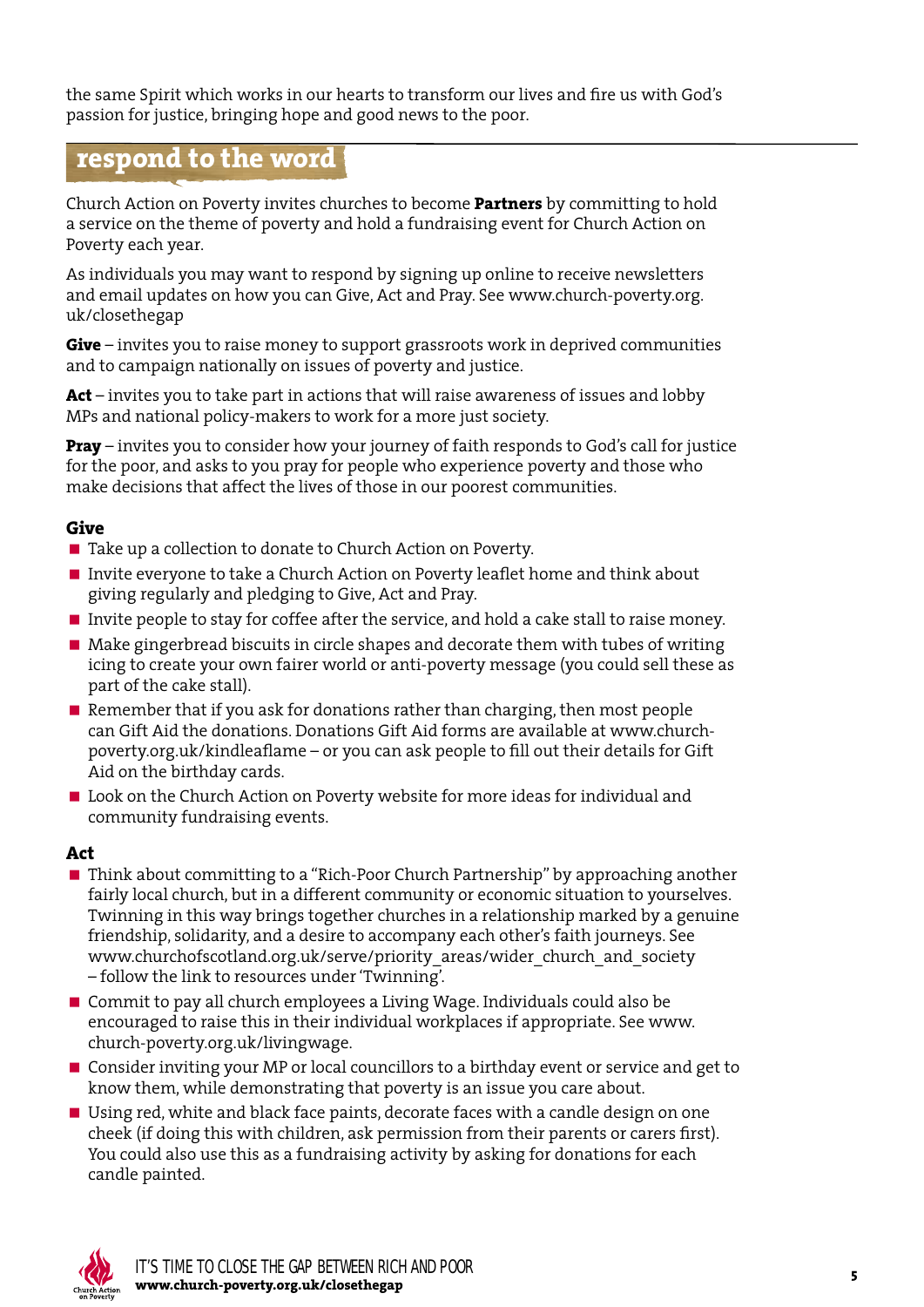### **Pray**

- Hand out newspapers and ask people to cut or tear out a story about economics or about issues of poverty and justice in the UK or abroad. Ask people to read out a headline and then sing the Taizé chant, 'Kindle a flame'.
- Make or decorate candles to take home. Use the candle as a reminder to pray and kindle a flame throughout the week (see 'Planning').
- Set out some coloured nightlights around a larger lit candle on a heatproof tray or tray of sand. Invite people to name what they are going to do in response to what they have heard as they light a nightlight from the big candle. If you have made or decorated candles, you could use these.

**Prayer of confession** (you could choose one from the hymns and prayers section)

## **intercessions**

**Hymn** (you could use 'Lord of our city, we bring you its pain' from the hymns and prayers section)

**Intercessions/prayers for others** (you could use 'Longing for Justice' intercessions from the hymns and prayers sheet)

## **send out**

**Hymn** (you could use 'The Spirit speaks in tongues of flame' from the hymns and prayers sheet)

**Blessing** (you could use one of the blessings from the hymns and prayers section)

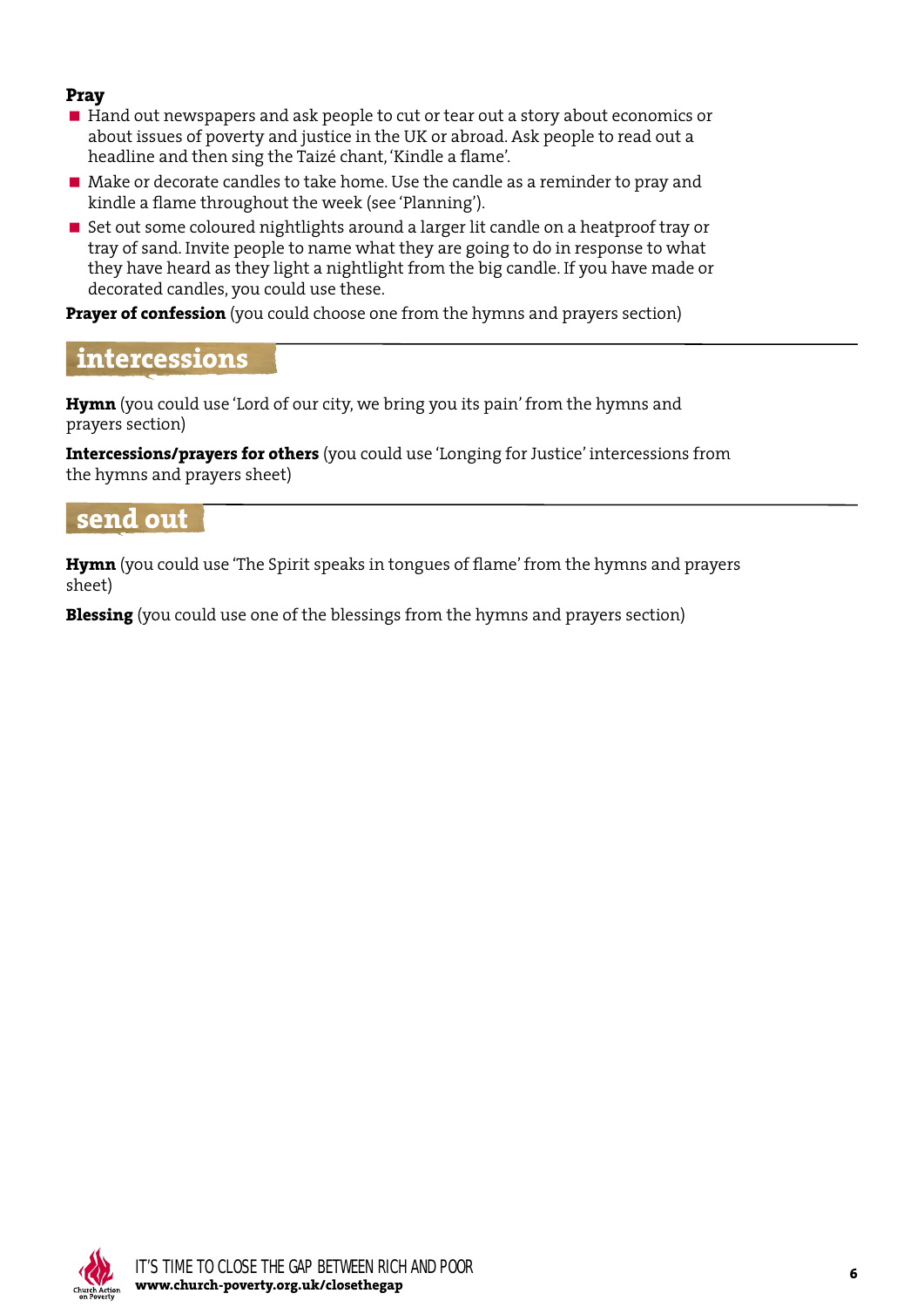

## *With grateful thanks to all writers who gifted us prayers, poems and hymns in celebration of our 30th birthday.*

## **prayers and poems**

### **Call to worship from the burning bush**

This call to worship will need some preparation. Everyone who is able is asked to loosen their shoes, ready to take them off. Everyone needs to have sight of the words which they shall read, preferably on a large screen to free up hands. A large picture of a burning bush placed in a prominent place could be used as a visual aid, or even better a real bush with cardboard flames!

It is a good warm-up to rehearse things before actually reading through the call to worship. Ask your congregation to practice these actions:

- $\blacksquare$  looking for the burning bush and pointing at it
- trembling knees
- **n** listening carefully
- **running quickly**
- **n** comforting someone
- **D** breaking chains
- dancing around

Also practise the first four lines a few times to get them speaking loudly and enthusiastically. It would be good to have a few people well rehearsed at the front doing the actions to help lead people as it is read through.

Read at a slow pace, clearly, deliberately and loudly the leader sets the pace. The leader calls and does the corresponding actions, the congregation answer the call and copy the actions!

- **Leader:** Can you spot a burning flame? A fiery bush which calls your name?
- **All:** Yes I can, yes I can see that fiery bush which calls to me.
- **Leader:** Can you make your feet shoe-free and stand on ground with trembling knee?
- **All:** Yes I can, yes I can take my shoes off now with knees that quake.
- **Leader:** Are you ready with ears to hear the words of God that ring so clear?
- **All:** Yes I can, yes I can hear those words which God speaks in my ear.
- **Leader:** Can your legs run quick and fast bringing news of good that lasts?
- **All:** Yes I can, yes I can run and tell the world good news has come.

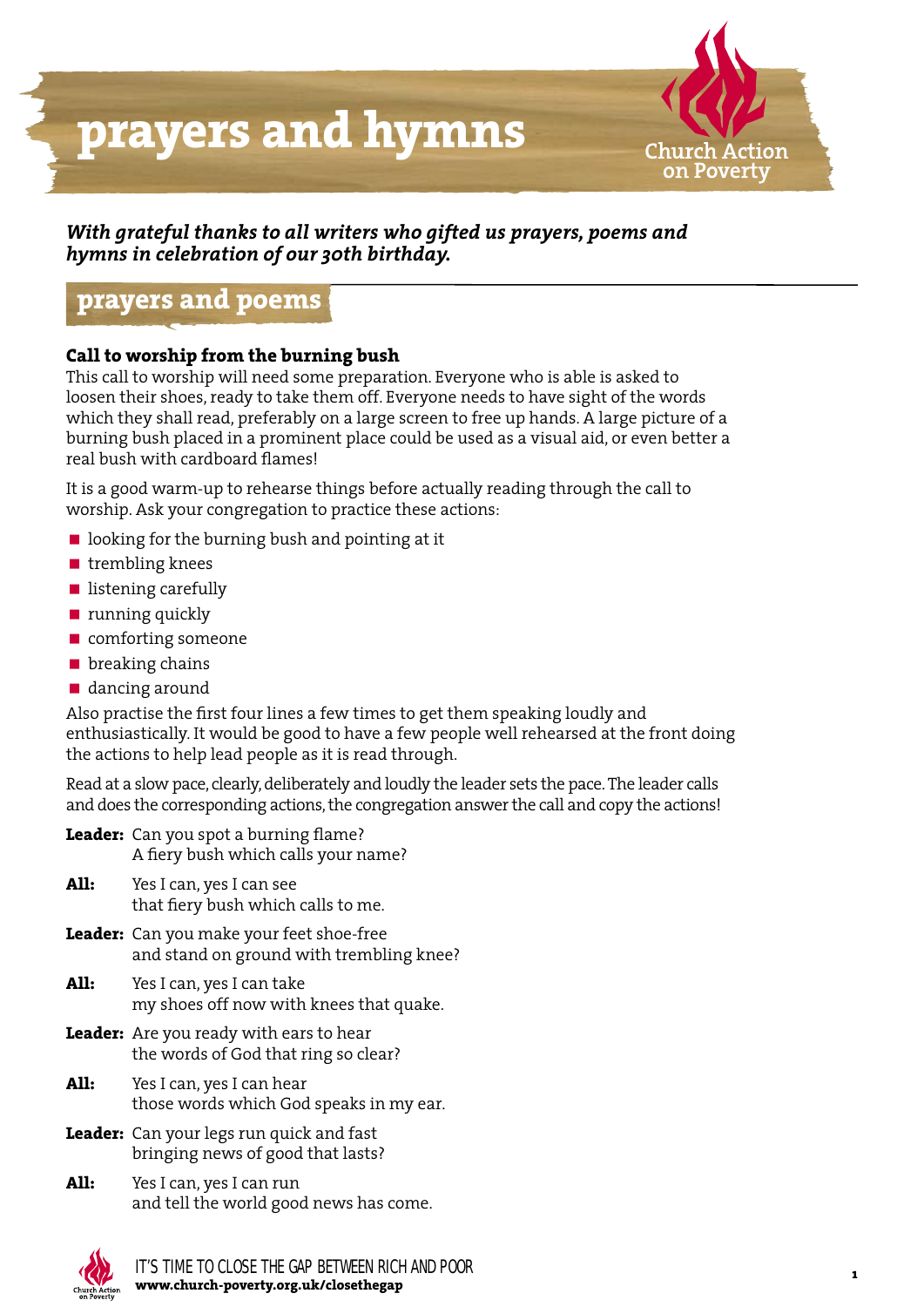- **Leader:** No longer will the people cry! No longer will the people die!
- All: I will comfort those who cry. I will hope for those that die.
- **Leader:** The slaves will one day be set free. The sick will see their sickness flee.
- **All:** I will break the chains that bind. I will heal the sick and blind.
- **Leader:** The lame will dance and jump with glee. The deaf will hear, the blind shall see.
- **All:** I will dance and jump around. My ears and eyes see every sound.
- **Leader:** Can you spot a burning flame? A fiery bush which calls your name?
- **All:** Yes I can, yes I can see That fiery bush which calls to me.

*© Karen Stallard, 2012*

*Karen Stallard is minister of Union Chapel Islington, Congregational church. She is trained in performing arts and theology and has been a minister in the inner city for 10 years.*

### **Being the change we want to see – opening prayer**

These opening responses are possibly best led by three separate voices, from behind or from within the body of the congregation. Each piece should be spoken with the relevant passion, compassion, gentleness... How about asking your older children or young people to lead it?

| One: | "Hey," says God the Creator,                               |
|------|------------------------------------------------------------|
|      | "I'm speaking to you,                                      |
|      | and I rarely beat about the bush                           |
|      | This world is beautiful, and lovely -                      |
|      | but too many people suffer.                                |
|      | I love you $-$ but I don't love the injustice.             |
|      | So with and through you I'm going to transform the world." |
|      |                                                            |

### **All: Give us courage to join the journey**

**One:** "Yo", says God the Son, the brother, the companion, "Journey with me here and now, and together we stand beside the hungry, the poor, the suffering. I promise, I won't let you down. I'll be with you now and for ever – for the long haul."

## **All: Give us courage to join the journey**

**One:** "Sshhhh" says God the Holy Spirit "I am the stillness, the small voice, the grain of sand, the light that will never go out. So come with me, and together, with quiet, tender, partnering passion we can 'be the change we want to see in the world.'"\*

### **All: Give us courage to join the journey**

*\*Mahatma Gandhi © Ruth Harvey, 2012 Ruth Harvey is a minister with the Church of Scotland and a Quaker. She works in the area of ecumenical adult spiritual formation.*

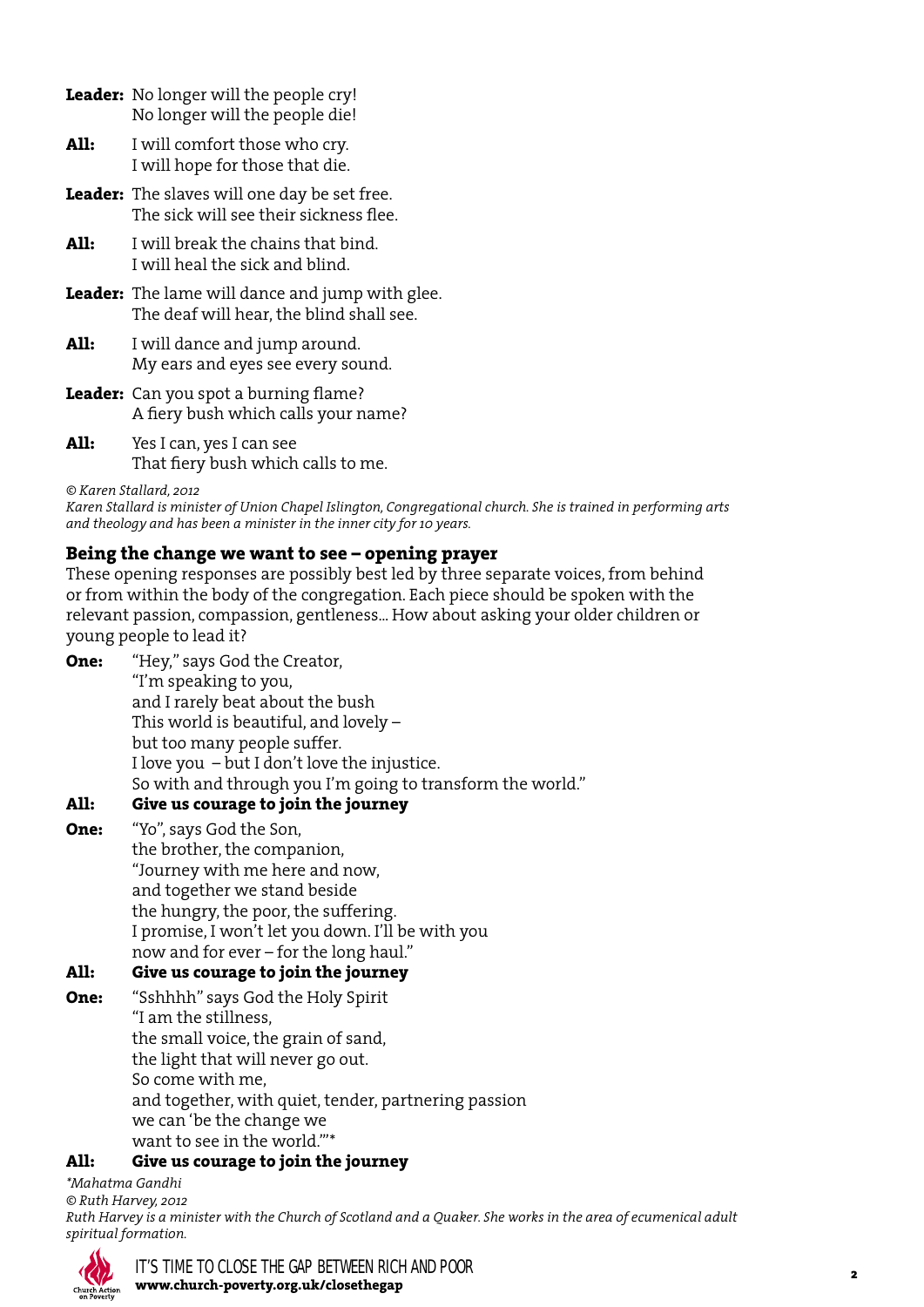## **Kindle a flame in our hearts – opening prayer**

Lord Jesus Christ, you became poor So that we might receive the riches of eternal life. As we draw close to you now Kindle in our hearts a flame of love for our neighbour That will give light to our whole community.

*Poverty & Homelessness Action Week 2011*

#### **We adore you – opening prayer**

Father of justice and mercy **we adore you**

Jesus, our brother, born in a stable, **we adore you**

Holy Spirit, father and mother of the poor, turning our hearts of stone to hearts of flesh **we adore you**

Holy God, we ask you to sanctify our worship, that we may grow compassionate and eager for justice.

**Amen**

*Poverty & Homelessness Action Week 2009*

#### **Burning bush poem**

Child you are my burning bush. Resting my eyes on you I see God and the angels swirling whirling in around you.

Girl you are my still small voice. In your gentler pace in your 'Go slower Mummy' I hear the sound of God (and the angels) listening in the spaces between us.

#### Babe

your footsteps are my holy ground. Angels sing from your eyes, your lips, through your giggle, in your gently sleeping breath.

In my rushing,

I lose eye contact, I dance a different dance. I move too fast.

You are the sacred ground of my being. Let us touch, skin to skin – me, stripped naked of my shield of busyness let us dance an angel dance together.

*© Ruth Harvey, first published in 'Acorns and Archangels: resources for ordinary time', edited by Ruth Burgess, Wild Goose Publications. Used with kind permission.*

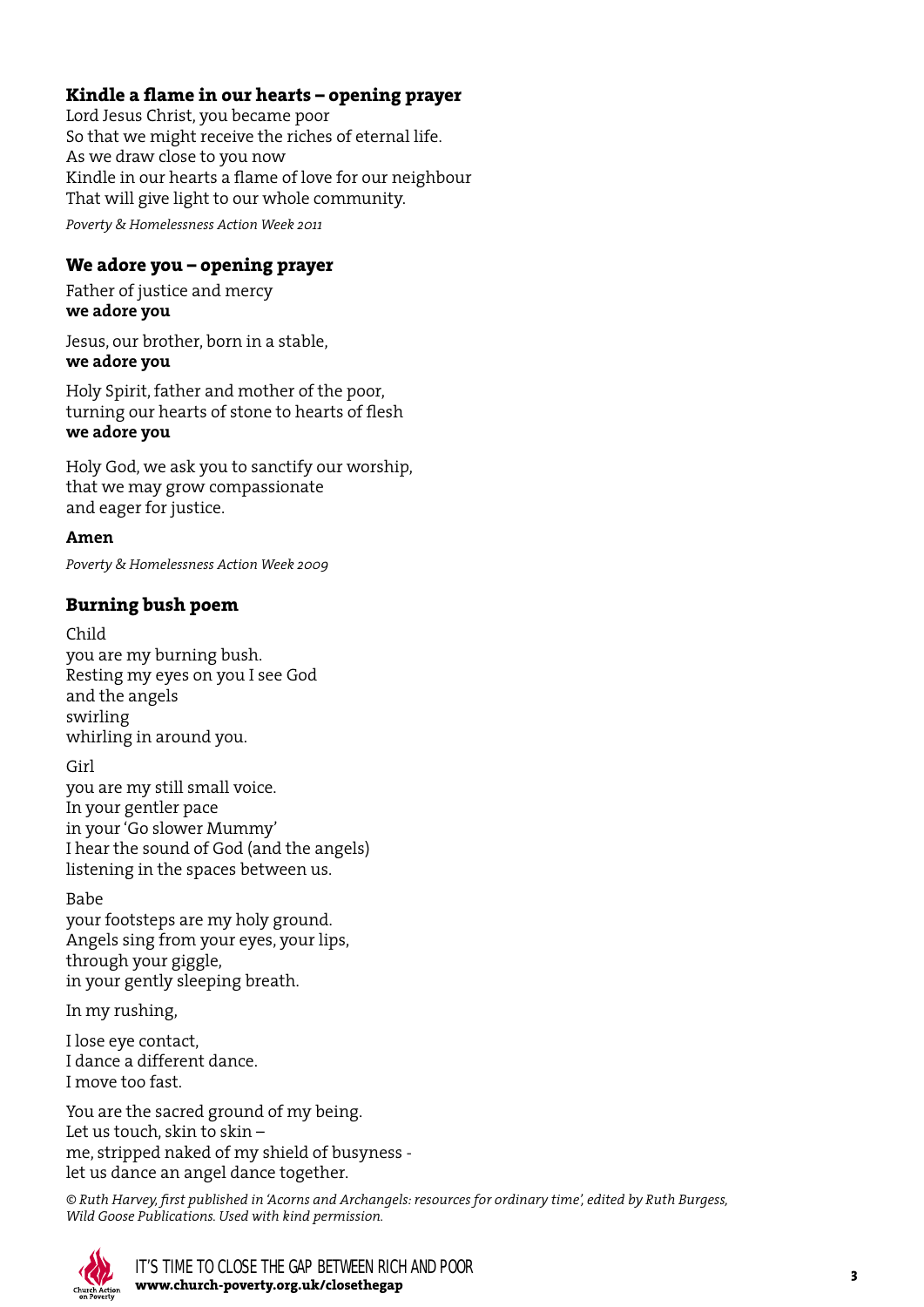### **Litany of confession (for two voices and response)**

Anointing God,

You have gifted us with good news

 amazing good news, awesome good news not just that you love the world very much; but that you came to share its life and hopes and dreams and to take the weight of its hurt and harm and hopelessness in Jesus – the ultimate good news. Jesus, the living, breathing, walking about good news eating, sleeping, laughing with his friends good news, cross-bearing good news, risen from the dead good news living with us now and forever good news. *Where we have failed to let your good news overflow from our lives into the life of the world leaving it to thrash about in its bad news, forgive us and anoint us again with your Spirit of generous, more-than-we-can-ever-imagine good news.*

Liberating God,

You have shouted out loud and clear that keeping people locked up in the ways which keep them poor and despairing is an ugly, shameful offence to you. You cry out at the top of your voice

 that this will not do declaring freedom for the bound ones, and a tearing down of the shackling ways that lead to misery. *Where we have failed to join our voices with yours; where our self comfort and 'I'm all right Jack' attitude has silenced our outrage, forgive us and anoint us again with your Spirit of courageous, risky, yelling-out good news!*

#### Healing God,

You have longed for the blind to see, not half see with a half hope that a faint outline and blurred shape might in the end be good news. Your longed-for sight is for full-on sight so that we can see the world and its ways in all its glory and shame so that truth will be known and lies unmasked. *Where we have failed to join our seeing with yours; where we have left people in their blindness and sorrow, unable to see this incredible world or the wonderful person you made in them or in their neighbour, forgive us and anoint us again with your Spirit of restoring, beautiful, colour-filled, 20/20 good news!*

#### Favouring God,

Your vision is for a world that lives and loves in such a way that everyone and everything is thriving, prospering, at peace and fulfilled. But we know that for much of the world that vision is a long way off being known. We have got used to the ways of war,

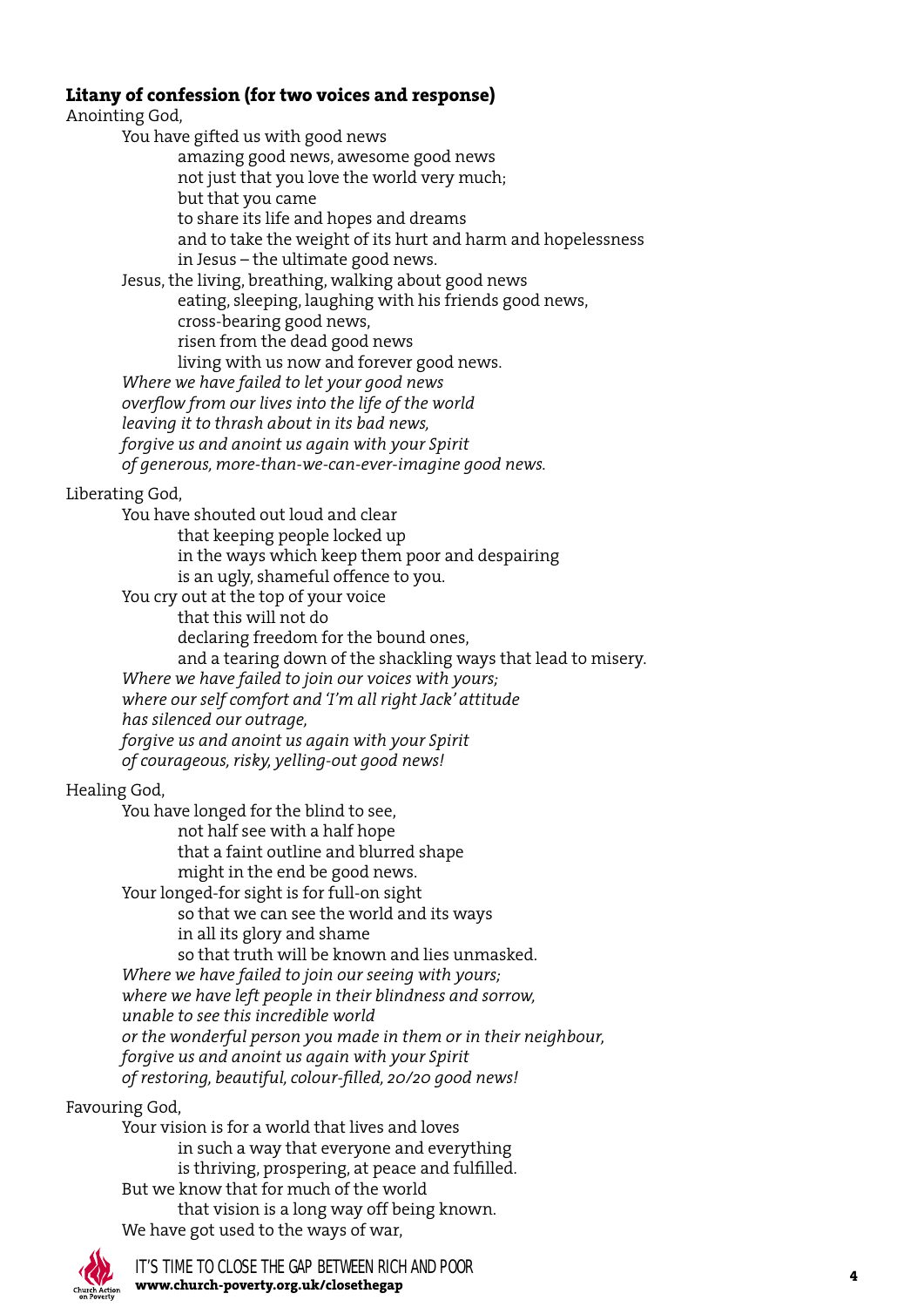of profit being the only motive in business of some people doing well when others are struggling as just the way the world works. and have too easily shrugged our shoulders and joined in with the lie.

*Where we have failed to live as people who hope where we have let our shoulders shrug with the rest having forgotten your incredible vision for all creation forgive us and anoint us again with your Spirit of radical, against-the-stream, there-really-is-more-to-life-than-this good news!*

**For the Spirit of the Lord is upon us, because he has anointed us to bring good news to the poor He has sent us to proclaim release to the captives and recovery of sight to the blind, to let the oppressed go free, to proclaim the year of the Lord's favour.**

#### **Today, may this Scripture be fulfilled in your hearing. Amen!**

*© Sian Murray Williams, 2012 Sian is a Baptist minister and currently a Tutor at Bristol Baptist College.*

## **Forgive me Jesus – prayer of confession**

Lord, you placed me in the world to be its salt. I was afraid of committing myself, Afraid of being stained by the world. I did not want to hear what 'they' might say And my salt dissolved as if in water. **Forgive me Jesus.**

Lord, you placed me in the world to be its light. I was afraid of the shadows, Afraid of the poverty; I did not want to know 'difficult' people And my light slowly faded away.

#### **Forgive me Jesus.**

*Poverty & Homelessness Action Week 2011*

### **Longing for justice intercessions**

When we hear of cuts in jobs and services rising prices, and increasing unemployment, where the news is of hardship and recession,

#### **God of the fire and flame hear the cry of your people and kindle our longing for justice.**

Where people are imprisoned by debt, by poor housing and run-down neighbourhoods, where they are caught in the vicious cycle of poverty **God of the fire and flame, hear the cry of your people and kindle our longing for justice.** 

Where people are worn-down by ill-health, ground down by lack of food and warmth,

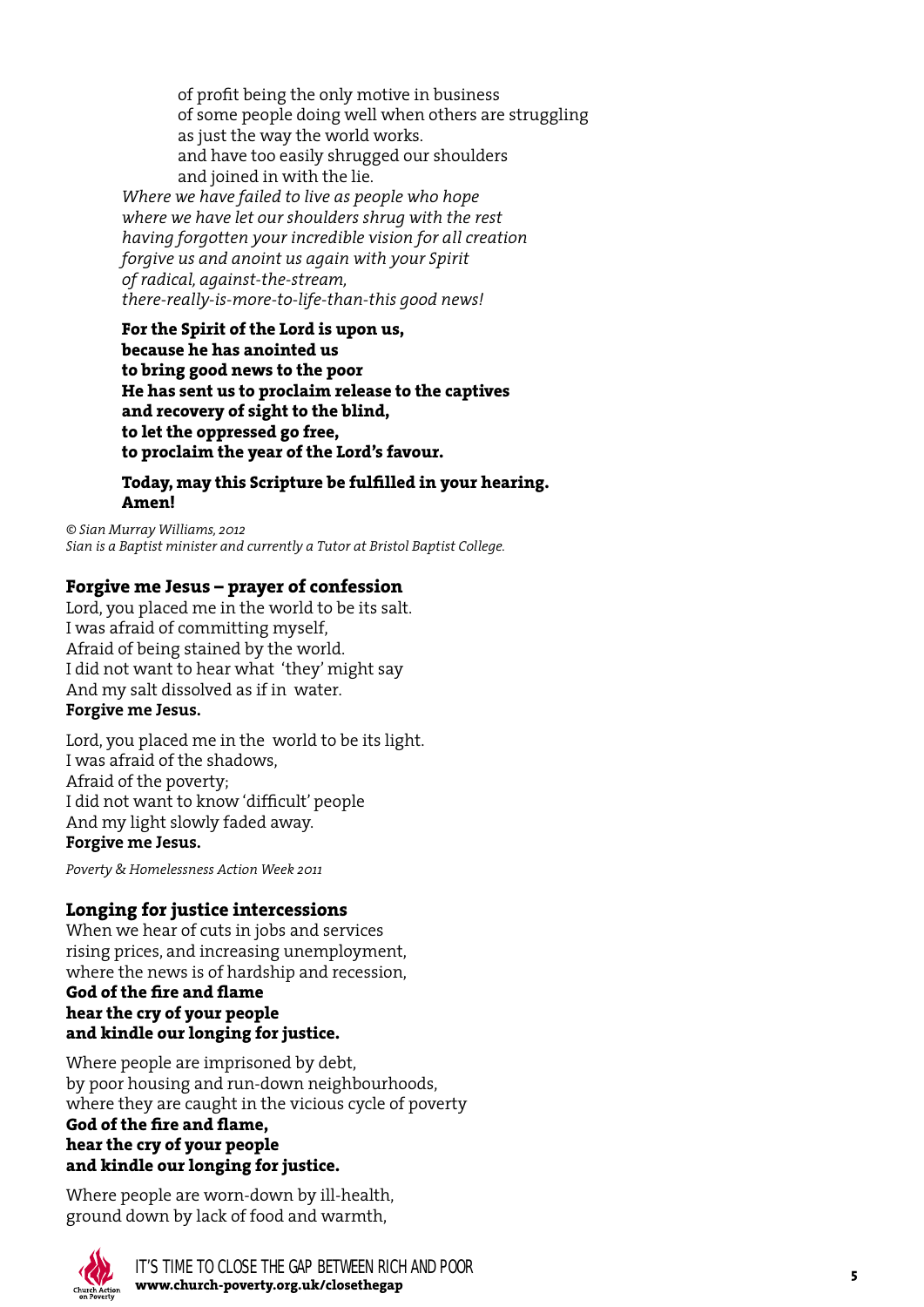#### where vision and hope are lost in the struggle for survival **God of the fire and flame, hear the cry of your people and kindle our longing for justice.**

In the daily abuse from families and neighbours, where communities become no-go areas of desolation where division and exploitation oppress the poor,

#### **God of the fire and flame, hear the cry of your people and kindle our longing for justice.**

When we long for transformation when we are called into partnership for change, when we take the risk of prophetic action

#### **God of the fire and flame, we hear the cry of your people, and our hope is kindled into working with you for justice. Amen**

*© Jan Berry, 2012 Jan Berry works in theological education in Luther King House in Manchester and Holy Rood House in Thirsk, and enjoys writing new material for worship and prayer.* 

## **Walking the talk blessing**

May God the maker bless you; God who speaks words of freedom and justice, God who walks what he talks for ever. May God bless you, with hope. **Amen**

May Jesus the teacher bless you; Jesus who speaks of Good news for poor people, Jesus who talks and does the business. May Jesus bless you, with truth. **Amen**

May God the Holy Spirit bless you; the Holy Spirit who speaks in fire and stillness, the Holy Spirit who dances what she announces. may the Holy Spirit bless you, with joy. **Amen**

May you walk and talk with God who loves you forever, every step of your journey every moment of your life. **Amen**

*©Ruth Burgess, 2012 Ruth Burgess is a retired youth and community worker and a member of the Iona Community.*

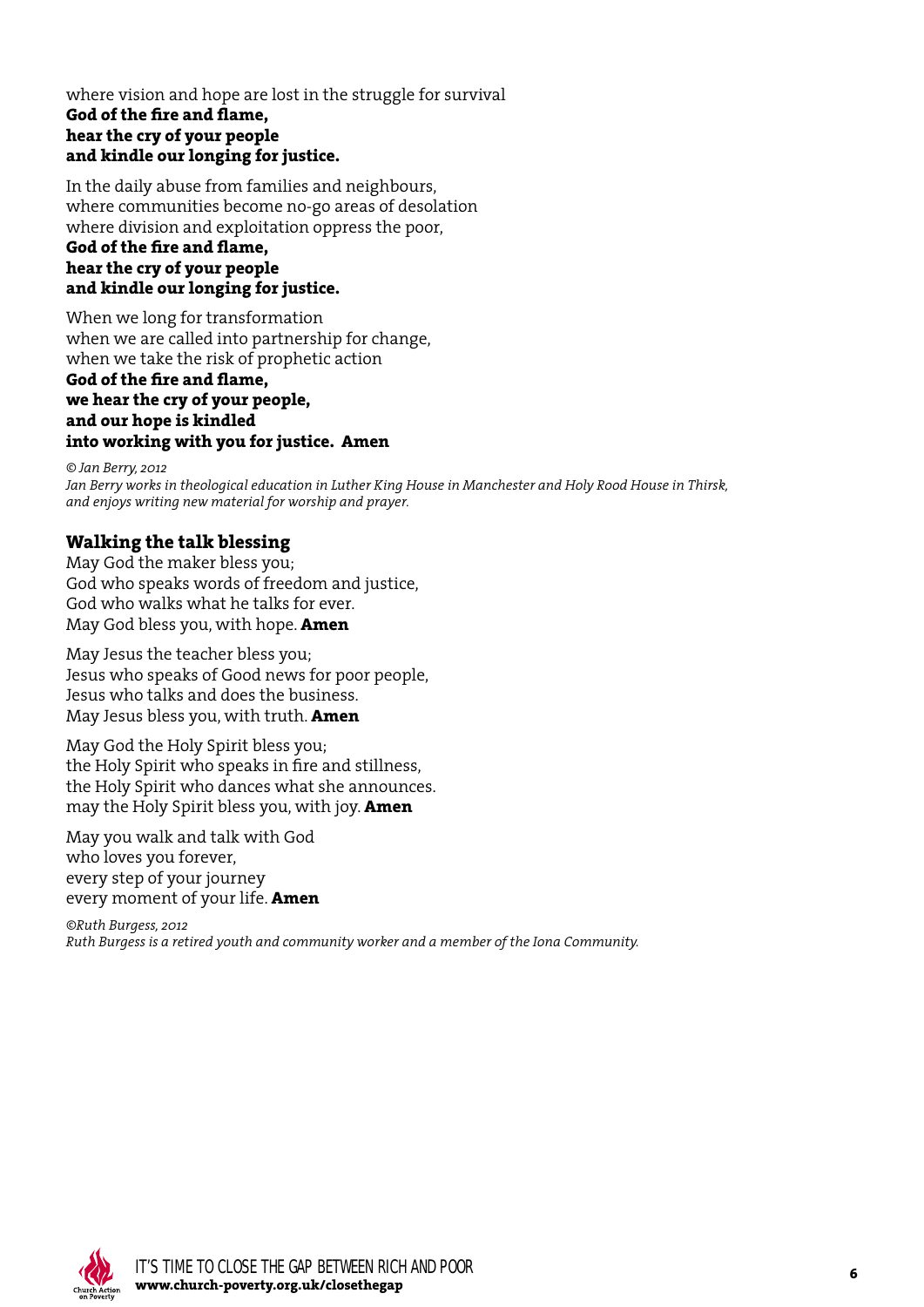## **hymns**

#### **Dare to dream**

*To the tune 'Woodlands' ('Tell out, my soul')* We're not alone! God speaks and helps us know: God sees all people's pain and hears their cries. Through burning bush, God tells us we should go, like Moses, go and help the slaves arise!

But who are we to hope we might be heard, and dare to dream that slavery still could end? We're not alone! So do not be deterred: God says, 'I will be with you as your friend.'

We're not alone! God's Spirit gives us power to bring good news to those in poverty. Through prophecy, God says this very hour like Jesus we've the word of liberty!

But who are we to think we understand and dare to dream the system could be fair? We're not alone! God's Spirit is at hand to help us help each other truly share.

We're not alone! The Spirit's dancing flames transform us so we strive as dreamers must. Through burning bush and prophet, God proclaims we're called to make a world that is more just!

*© Graham Adams, 2012 Graham is a congregational minister and theological educator who has been working in inner-city Openshaw, East Manchester since 2002.*

#### **Lord of our city, we bring you its pain**

*To the tune 'Slane' ('Be thou my vision')* Lord of our city, we bring you its pain The muggings, the dole queues, the lift's bust again The fear of each stranger and nowhere to play The waiting for buses at the start of the day.

Lord of our homeless, we bring you their cry The waiting on promises, pie in the sky. The red tape and questions and sent on their way. The sense of frustration at the noon of the day.

Lord of all races, all colours of skin Please make us fight racism, help us begin To see how our prejudice colours the way We treat friends and neighbours at the end of the day.

Lord of our whole lives, we bring them to you We're powerless, defeated till you make us new, Then powered by your Spirit, we go on once more With news of your wholeness, Good News for the poor.

*© Jane Galbraith, first published in 'Hymns of the City', used with kind permission from the Urban Theology Unit, Sheffield.*